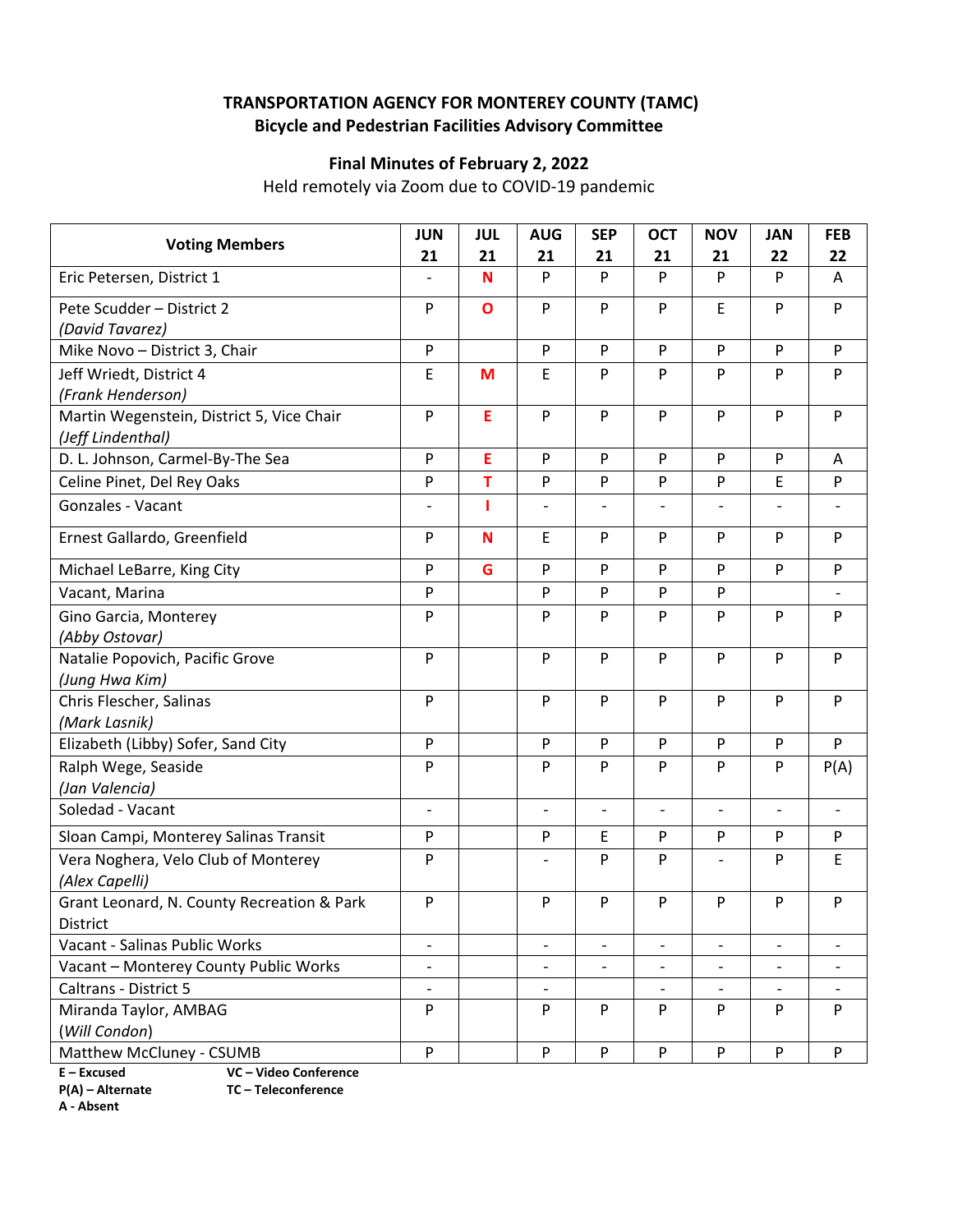#### *Final Bicycle and Pedestrian Facilities Advisory Committee Minutes of February 2, 2022 Page 2*

| <b>TRANSPORTATION AGENCY STAFF</b>     | <b>JUN</b>               | JUL | <b>AUG</b> | <b>SEP</b>   | <b>OCT</b> | <b>NOV</b>    | <b>JAN</b> | <b>FEB</b> |
|----------------------------------------|--------------------------|-----|------------|--------------|------------|---------------|------------|------------|
|                                        | 21                       | 21  | 21         | 21           | 21         | 21            | 22         | 22         |
| Todd Muck, Executive Director          | P                        |     | E          | E            | F          | P             | P          | E          |
| Ariana Green, Principal Transportation | $\overline{\phantom{a}}$ |     |            | E            | P          | P             | P          | E          |
| Planner                                |                          |     |            |              |            |               |            |            |
| Maria Montiel, Administrative          | P                        |     | P          | P            | P          | P             | P          | P          |
| Assistant                              |                          |     |            |              |            |               |            |            |
| Mike Zeller, Director of Programing    | $\overline{a}$           |     | P          | F            | E          | F             | E          | E          |
| and Project Delivery                   |                          |     |            |              |            |               |            |            |
| Laurie Williamson, Senior Engineer     | P                        |     |            | E            | E          | F             | E          | E          |
| Christina Watson, Director of Planning | $\overline{\phantom{a}}$ |     |            | P            | E          | P             | F          | P          |
| Janneke Strause, Transportation        |                          |     |            |              |            |               | P          | P          |
| Planner                                |                          |     |            |              |            |               |            |            |
| Aaron Hernandez, Assistant             |                          |     |            | P            | P          | P             | P          |            |
| <b>Transportation Planner</b>          |                          |     |            |              |            |               |            |            |
| Alissa Guther, Assistant               |                          |     |            |              |            | P             | P          |            |
| <b>Transportation Planner</b>          |                          |     |            |              |            |               |            |            |
|                                        |                          |     |            |              |            |               |            |            |
| <b>OTHERS PRESENT:</b>                 |                          |     |            |              |            |               |            |            |
| Andrea Renny                           | City of Monterey         |     |            | Jung Hwa Kim |            | Pacific Grove |            |            |
|                                        |                          |     |            |              |            | Alternate     |            |            |
| <b>Steve Wittry</b>                    | City of Monterey         |     |            |              |            |               |            |            |

**1.**  Chair Mike Novo called the meeting to order at 6:00 p.m. A quorum was established, and Maria Montiel took roll call.

### **2. PUBLIC COMMENTS**

None.

#### **3. BEGINNING OF CONSENT AGENDA**

- **M/S/C**  Wriedt/ Wegenstein/unanimous
- **3.1**  Approved minutes of the Bicycle and Pedestrian Facilities Advisory Committee meeting of January 5, 2022.

 **END OF CONSENT AGENDA**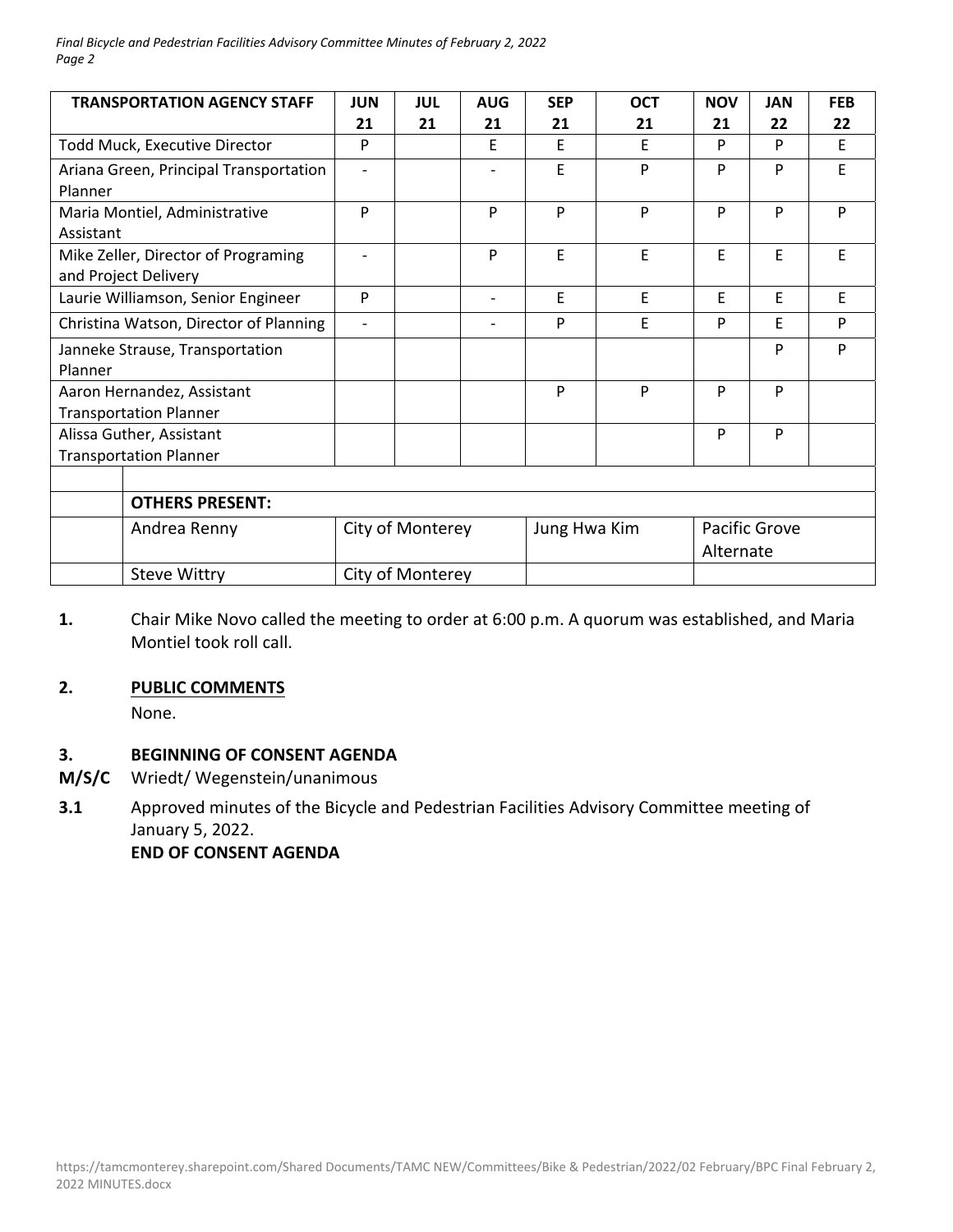*Final Bicycle and Pedestrian Facilities Advisory Committee Minutes of February 2, 2022 Page 3*

### **4. MARINA PARKING LOT IMPROVEMENT PROJECT**

The Committee received a report on the Marina Parking Lot Improvement Project.

Andrea Renny, City of Monterey noted that the City of Monterey is finalizing design of a major parking lot improvement project, the Marina Parking Lot, which serves Downtown Monterey, Fisherman's Wharf and Municipal Wharf 2.

Steve Wittry, City of Monterey reported that the project includes a major pavement rehabilitation treatment to extend the useful life of the pavement. The city is changing parking pay stations and combining the Waterfront and Marina Parking Lot into one large surface parking lot. This project will also improve parking circulation by combining the two existing parking long and reconfiguring the Marina Lot, with the objective of reducing the number of vehicles circulating and idling in the parking lot. ADA improvements are also included in the project to improve access to the businesses at Municipal Wharf 2. The proposed realignment of the Rec Trail will improve visibility of Rec Trail users. Each conflict zone between the Rec Trail and a parking lot driveway will have a raised crosswalk. The city will determine whether the parking lots will be Pay‐per‐Space or have an automated ticketing system with entrance and exit gates. In conclusion Mr. Wittry noted that the Marina Parking Lot reconfiguration will go to construction in Fall 2022.

The Committee had the following comments and input on the Marina Parking Lot Improvement Project:

- Consider a diverse design that will prioritize pedestrians and bicyclist
- Suggest adding lighting and signage to tell drivers there are cyclists
- Consider safety measures instead like traffic signal or flashing light
- Consider moving bicyclist and pedestrians away from poor driver behavior
- Consider the wider trail
- Consider not moving the rec trail
- Consider adding signage and flashing lights instead
- Concerned with bicyclist being hit by vehicles
- Suggest a flashing light on the turning right exit parking lot crossing lane
- Consider bike and pedestrian safety
- Like the single lane crossing
- Provide pedestrian connections within the parking lot
- If we make it more difficult for cars, maybe people would choose different modes of transportation
- Added conflict zones out of the parking lot are going to be an issue
- Concerned about pedestrians crossing and the vehicle lanes at the Dust Bowl
- The blue line is better because the curve helps slow cyclists and drivers can see cyclists better
- Consider signage on electronic message allows you to change the message and keep drivers interest